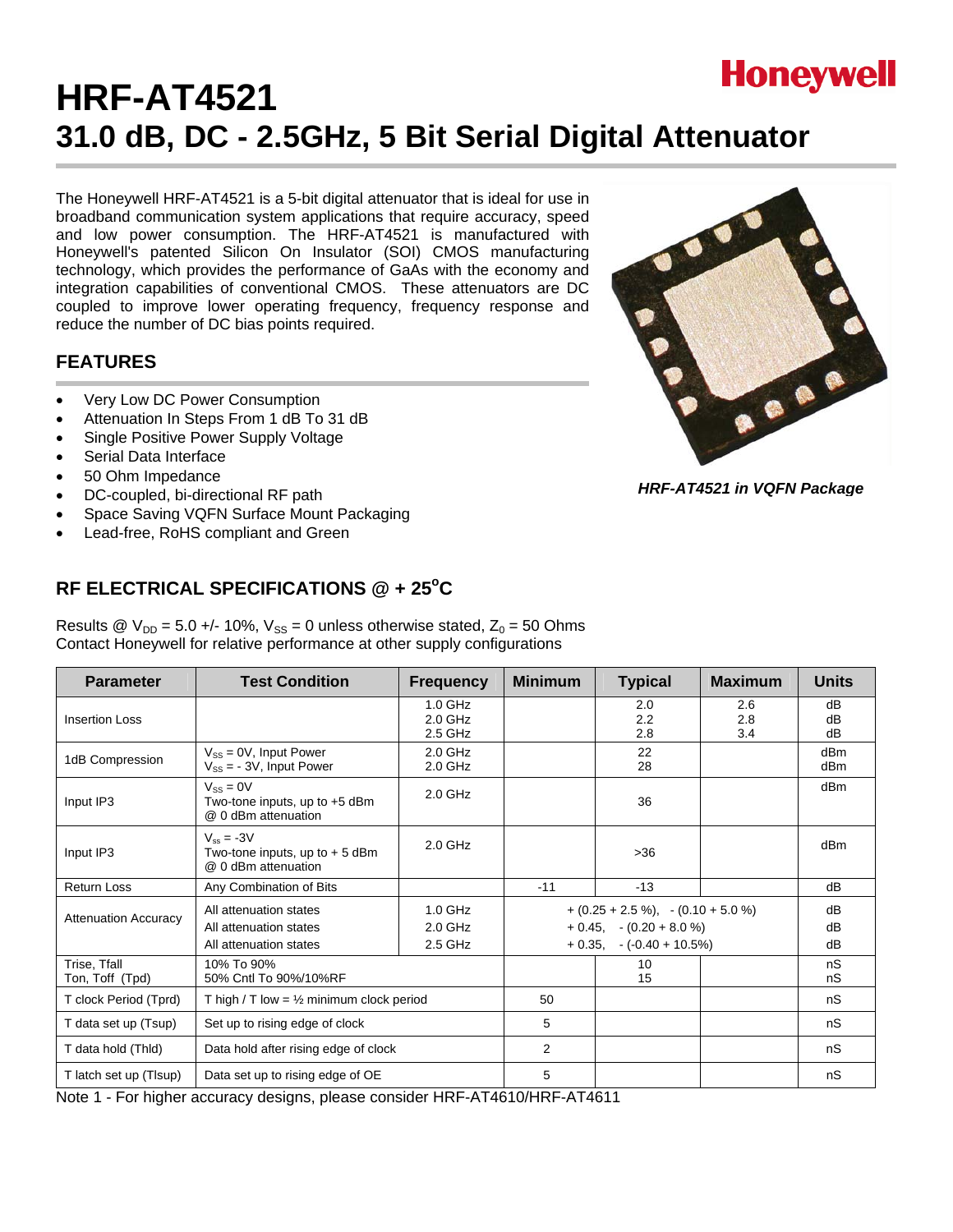# **HRF-AT4521**

# **FUNCTIONAL SCHEMATIC**



# **DC ELECTRICAL SPECIFICATIONS @ + 25°C**

| <b>Parameter</b>      | <b>Minimum</b> | <b>Typical</b> | <b>Maximum</b>  | <b>Units</b> |
|-----------------------|----------------|----------------|-----------------|--------------|
| V <sub>DD</sub>       | $3.3^{1}$      | 5.0            | 5.5             |              |
| $V_{SS}$              | $-5.0$         |                |                 |              |
| l <sub>DD</sub>       |                | < 5.0          | 50              | uA           |
| CMOS Logic level (0)  |                |                | 0.8             |              |
| CMOS Logic level (1)  | $V_{DD} - 0.8$ |                | V <sub>DD</sub> |              |
| Input Leakage Current |                |                | 10              | uA           |

Note 1, the performance curves are for  $V_{DD} = +5.0 +/- 10\%$ 

## **ABSOLUTE MAXIMUM RATINGS1**

| <b>Parameter</b>             | <b>Absolute Maximum</b>       | <b>Units</b>   |
|------------------------------|-------------------------------|----------------|
| Input Power                  | $+35$                         | dBm            |
| $V_{DD}$                     | $+6.0$                        | V              |
| $\mathsf{V}_{\mathsf{SS}}$   | $-5.5$                        |                |
| ESD Voltage <sup>2</sup>     | 400                           |                |
| <b>Operating Temperature</b> | $-40$ To $+85$                | $\rm ^{o}C$    |
| Storage Temperature          | $-65$ To $+125$               | $\overline{C}$ |
| Moisture Sensitivity Level   | Level 3 $@$ 260 $^{\circ}$ C  |                |
| Digital Inputs               | $V_{DD}$ +0.6 max to -0.6 min |                |

Note 1 - Operation of this device beyond any of these parameters may cause permanent damage.

Note 2 - Although the HRF-AT4521 contains ESD protection circuitry on all digital inputs, precautions should be taken to ensure that the Absolute Maximum Ratings are not exceeded.

**Latch-Up:** Unlike conventional CMOS digital attenuators, Honeywell's HRF-AT4521 is immune to latch-up.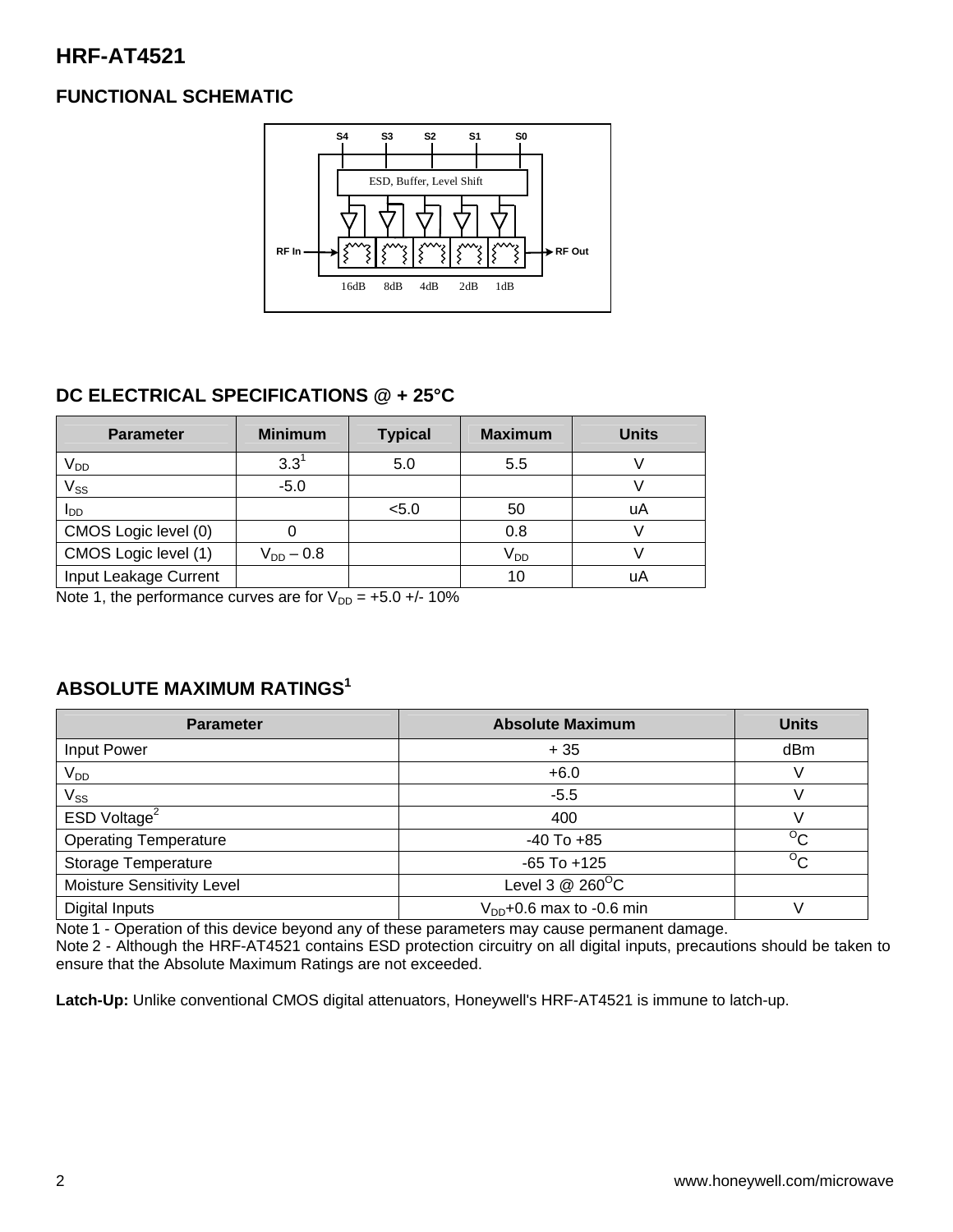# **HRF- AT4521**

| Pin | <b>Function</b> | Pin | <b>Function</b>  |
|-----|-----------------|-----|------------------|
|     | VDD             | 9   | <b>GROUND</b>    |
| 2   | <b>GROUND</b>   | 10  | <b>RF OUTPUT</b> |
| 3   | RF INPUT        | 11  | <b>GROUND</b>    |
|     | <b>GROUND</b>   | 12  | <b>VSS</b>       |
| 5   | <b>GROUND</b>   | 13  | <b>GROUND</b>    |
| հ   | <b>GROUND</b>   | 14  | OE.              |
|     | <b>GROUND</b>   | 15  | <b>CLK</b>       |
|     | <b>GROUND</b>   | 16  | <b>DATA</b>      |

## **PIN CONFIGURATIONS**

**Note**: Bottom ground plate must be grounded for proper RF performance.

### **SERIAL DATA LOAD**

Serial data is shifted into the register on the rising edge of clock, MSB first. The state of "OE" will not affect the shifting of data. The rising edge of the "OE" signal will be the clock for the transfer of shifted data. Latched new data occurs one prop delay after the rising edge of "OE". See the Electrical Spec Table for AC parameters.



| <b>S4</b> | <b>S3</b> | S <sub>2</sub> | S <sub>1</sub> | S <sub>0</sub> | <b>Output</b>                                                    |
|-----------|-----------|----------------|----------------|----------------|------------------------------------------------------------------|
|           |           |                |                |                | Reference Input<br>1 dB<br>2 dB<br>4 dB<br>8 dB<br>16dB<br>31 dB |
|           |           |                |                |                |                                                                  |

## **TRUTH TABLE**

Operation: Data on serial input D is clocked into internal registers on the low to high transition of the Clock signal (CK).<br>The register output is enabled when Output Enable (OE) is in the low state. "0" = CMOS Low, "1" = The register output is enabled when Output Enable (OE) is in the low state.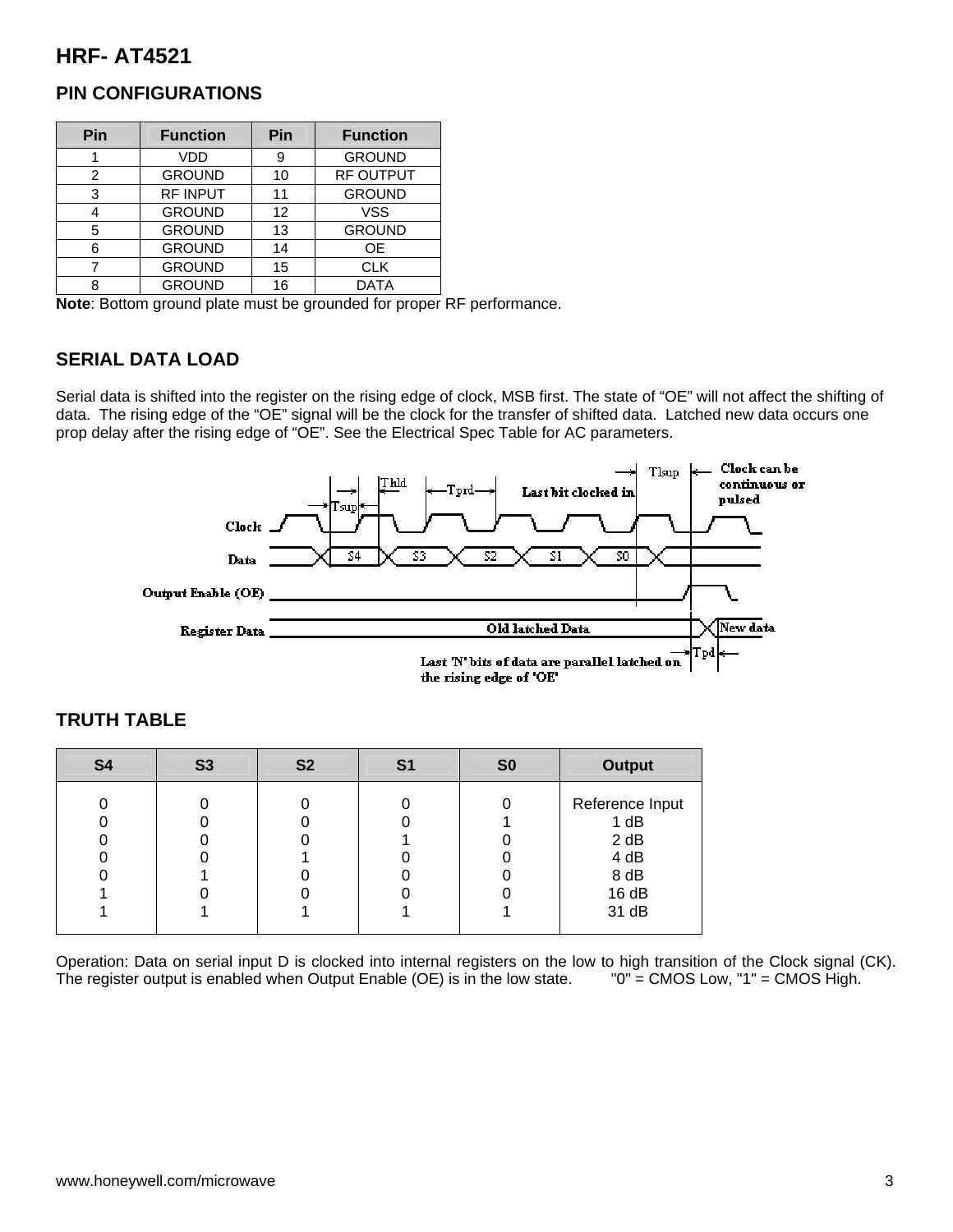# **HRF-AT4521**

# **PERFORMANCE CURVES**

#### **Insertion Loss**



**Return Loss** 

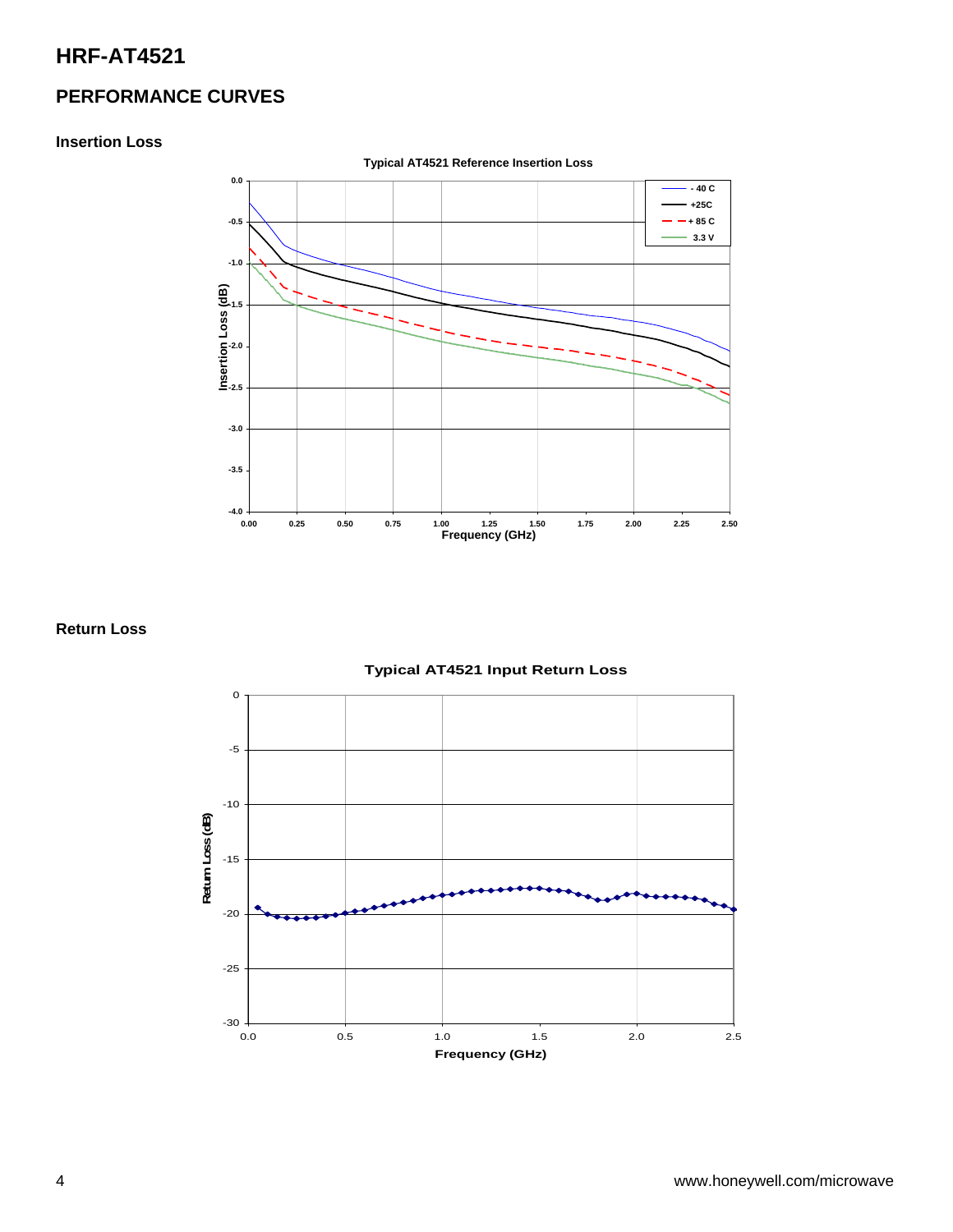# **HRF- AT4521**

#### **Step Accuracy**



**Typical AT4521 Step Accuracy**

#### **Relative Accuracy**



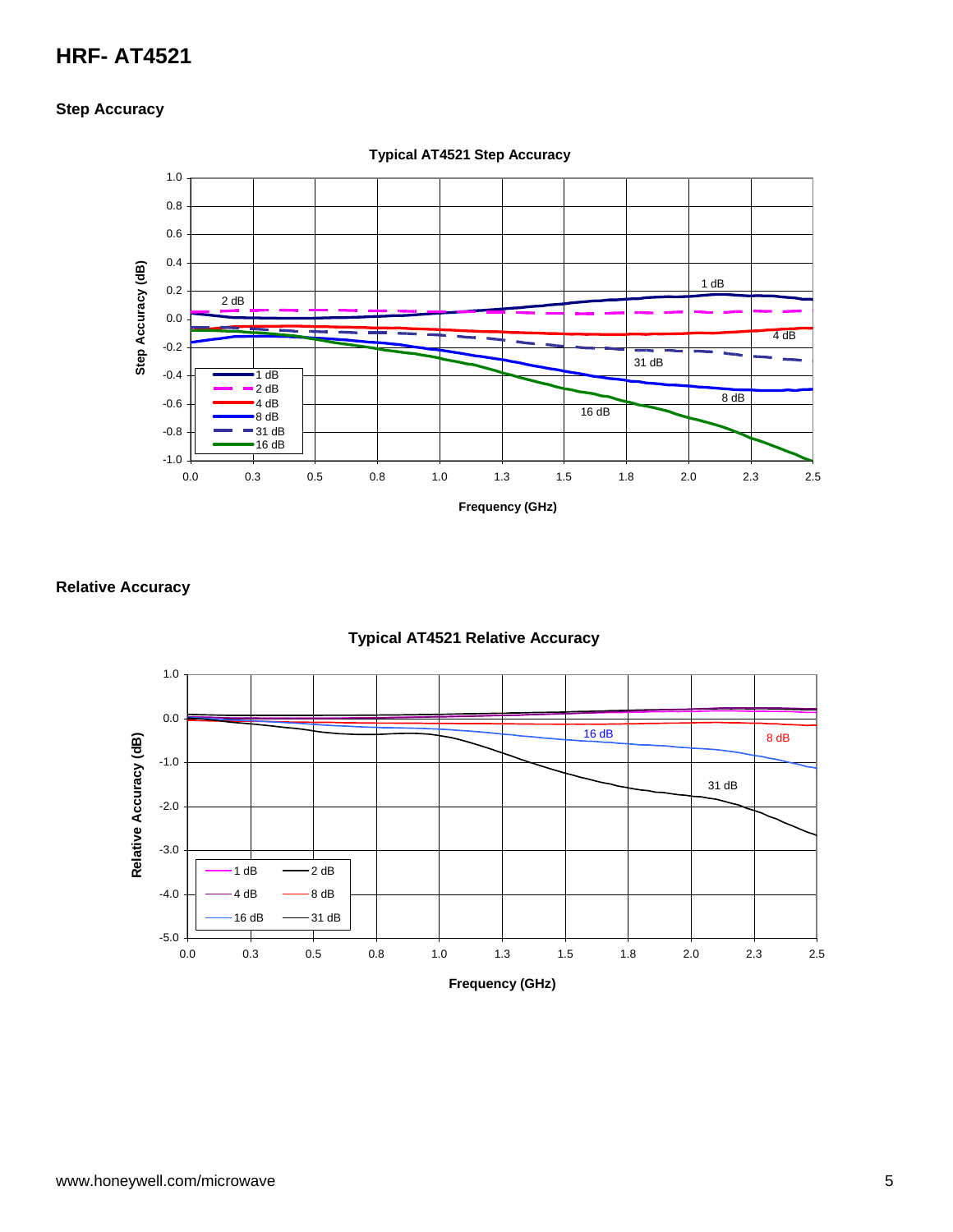# **HRF-AT4521**

# **PACKAGE OUTLINE DRAWING**



#### **Notes**

- 1. Pin 1 identifier can be a combination or a dot and/or chamfer.
- 2. Dimensions are in millimeters.

## **GREEN MATERIAL SET**

 $\mathbf b$ E<sub>2</sub>

D<sub>2</sub>

L **INTERNAI** 

**FEATURE** 

 $0.25$  0.30 0.35

2.40 2.50 2.60 2.40 2.50 2.60

 $0.30$  0.40 0.50

**FUSE LEAD** 

The –GR attenuators have a Green material set that can withstand a maximum soldering temperature of  $260^{\circ}$ C.

#### **LEAD FINISH**

The package leads are Nickel Palladium Gold (NiPdAu). The configuration being manufactured and delivered today is lead-free RoHS compliant. Compliant packages have half-etch leadframes and have date codes of 0300 or greater.

## **LEAD FREE QFN SURFACE MOUNT APPLICATION**

Please see Application Note AN310 for assembly process recommendations. The maximum soldering temperature of the -GR is 260 $\mathrm{^oC}$  (-AU attenuators are 250  $\mathrm{^oC}$ ). Application Notes can be found at our website: www.honeywell.com/microwave

## **CIRCUIT APPLICATION INFORMATION**

These attenuators require a DC reference to ground. They may not operate properly when AC coupled on both the RF input and output without a DC ground reference provided as part of the circuit. See Application Note AN311.